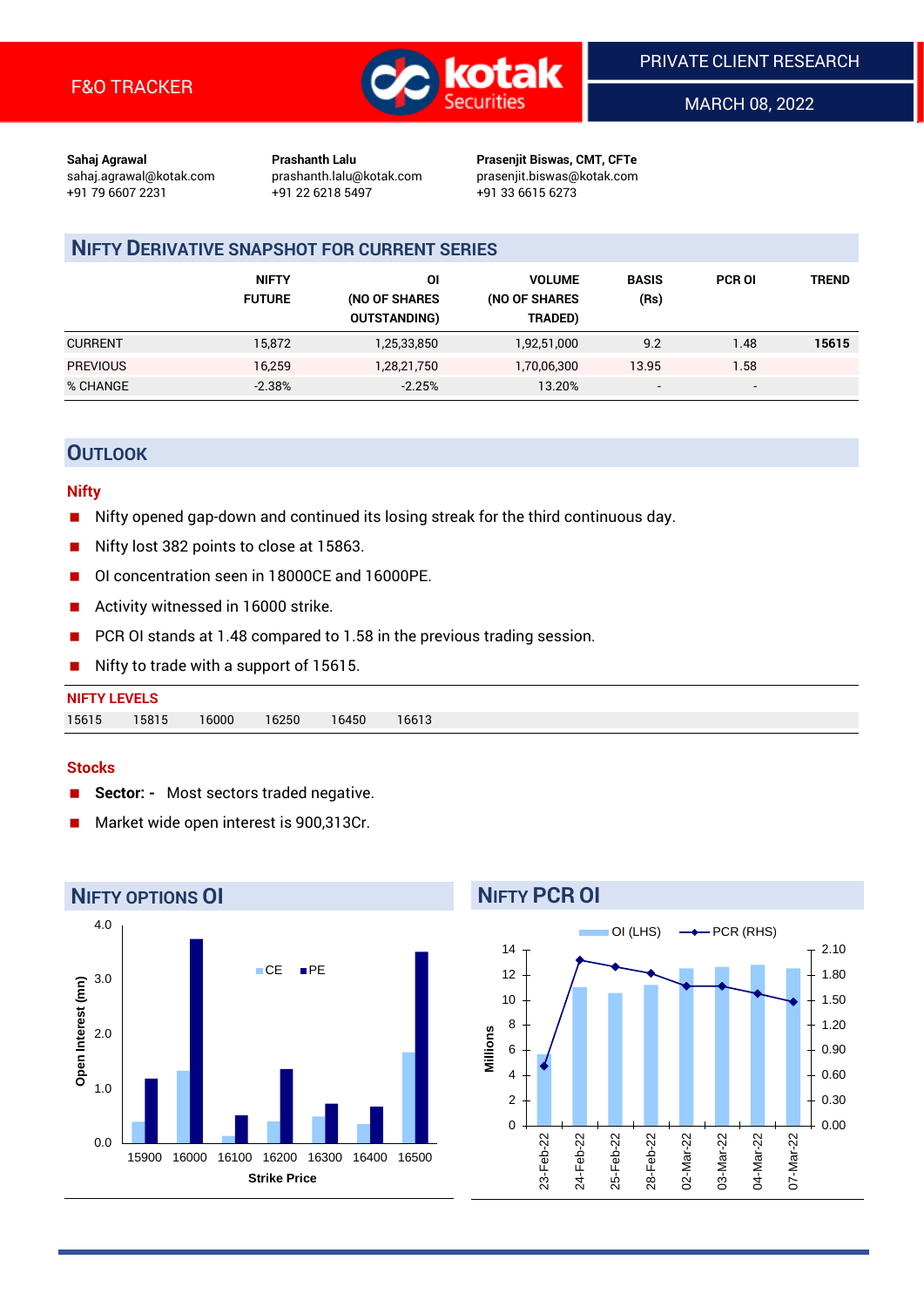# **FUTURE STATISTICS**

## **OI INCREASE**

| <b>SYMBOL</b>     | ΟI    | ΟI           | <b>PRICE CHG</b> |
|-------------------|-------|--------------|------------------|
|                   | (%)   | (SHARES)     | $(\%)$           |
| <b>ONGC</b>       | 36.4% | 3,81,61,200  | 13.1%            |
| <b>BANKBARODA</b> | 23.0% | 12,52,36,800 | $-7.7%$          |
| <b>JKCEMENT</b>   | 10.7% | 3,12,200     | $-11.5%$         |
| <b>IRCTC</b>      | 10.6% | 1,47,59,500  | $-3.9%$          |
| <b>MOTHERSUMI</b> | 10.1% | 2,68,87,000  | $-6.1%$          |
| LT.               | 8.8%  | 1,53,55,950  | $-4.5%$          |
| <b>PIDILITIND</b> | 7.9%  | 32,63,250    | $-4.3%$          |
| <b>AXISBANK</b>   | 7.6%  | 4,84,17,600  | $-6.6%$          |
| <b>MRF</b>        | 6.7%  | 85,500       | 0.4%             |
| <b>MARUTI</b>     | 6.2%  | 32.23.500    | $-6.6%$          |

| <b>OI DECREASE</b> |         |              |                  |
|--------------------|---------|--------------|------------------|
| <b>SYMBOL</b>      | ΟI      | ΟI           | <b>PRICE CHG</b> |
|                    | $(\%)$  | (SHARES)     | $(\%)$           |
| <b>ICICIGI</b>     | $-8.3%$ | 34,67,575    | $-1.1%$          |
| <b>NAVINFLUOR</b>  | $-8.2%$ | 4,03,650     | $-2.1%$          |
| <b>INDHOTEL</b>    | $-8.1%$ | 1,77,41,042  | $-0.4%$          |
| <b>GNFC</b>        | $-7.5%$ | 25.37.600    | 1.6%             |
| <b>ITC</b>         | $-7.1%$ | 13,10,56,000 | $-0.2%$          |
| <b>BATAINDIA</b>   | $-6.8%$ | 14.23.950    | $-1.4%$          |
| <b>BHARTIARTL</b>  | $-5.8%$ | 5,69,37,300  | 3.3%             |
| <b>ABBOTINDIA</b>  | $-4.9%$ | 32,175       | $-0.3%$          |
| <b>INDIGO</b>      | $-4.6%$ | 37, 37, 250  | $-6.2%$          |
| <b>ASTRAL</b>      | $-4.5%$ | 9,77,350     | $-1.1%$          |

# **CASH STATISTICS**

| <b>TOP VOLUMES</b> |                      |            |              |  |  |  |  |
|--------------------|----------------------|------------|--------------|--|--|--|--|
| <b>SYMBOL</b>      | <b>TRADED SHARES</b> | VALUE      | <b>CLOSE</b> |  |  |  |  |
|                    | (QTY)                | (IN LAKHS) |              |  |  |  |  |
| ONGC               | 13,25,38,155         | 2,39,041   | 187          |  |  |  |  |
| <b>RELIANCE</b>    | 82,99,295            | 1,87,302   | 2.240        |  |  |  |  |
| <b>ICICIBANK</b>   | 2,77,99,873          | 1,81,613   | 654          |  |  |  |  |
| <b>HDFCBANK</b>    | 1,35,27,229          | 1,77,842   | 1,325        |  |  |  |  |
| <b>TATAMOTORS</b>  | 4,48,36,205          | 1,76,840   | 394          |  |  |  |  |
| <b>MARUTI</b>      | 24,69,925            | 1,68,474   | 6,769        |  |  |  |  |
| <b>HDFC</b>        | 76,75,627            | 1,63,333   | 2,122        |  |  |  |  |
| <b>SBIN</b>        | 3,37,20,472          | 1,48,320   | 440          |  |  |  |  |
| <b>TATASTEEL</b>   | 1,10,40,001          | 1,41,296   | 1,292        |  |  |  |  |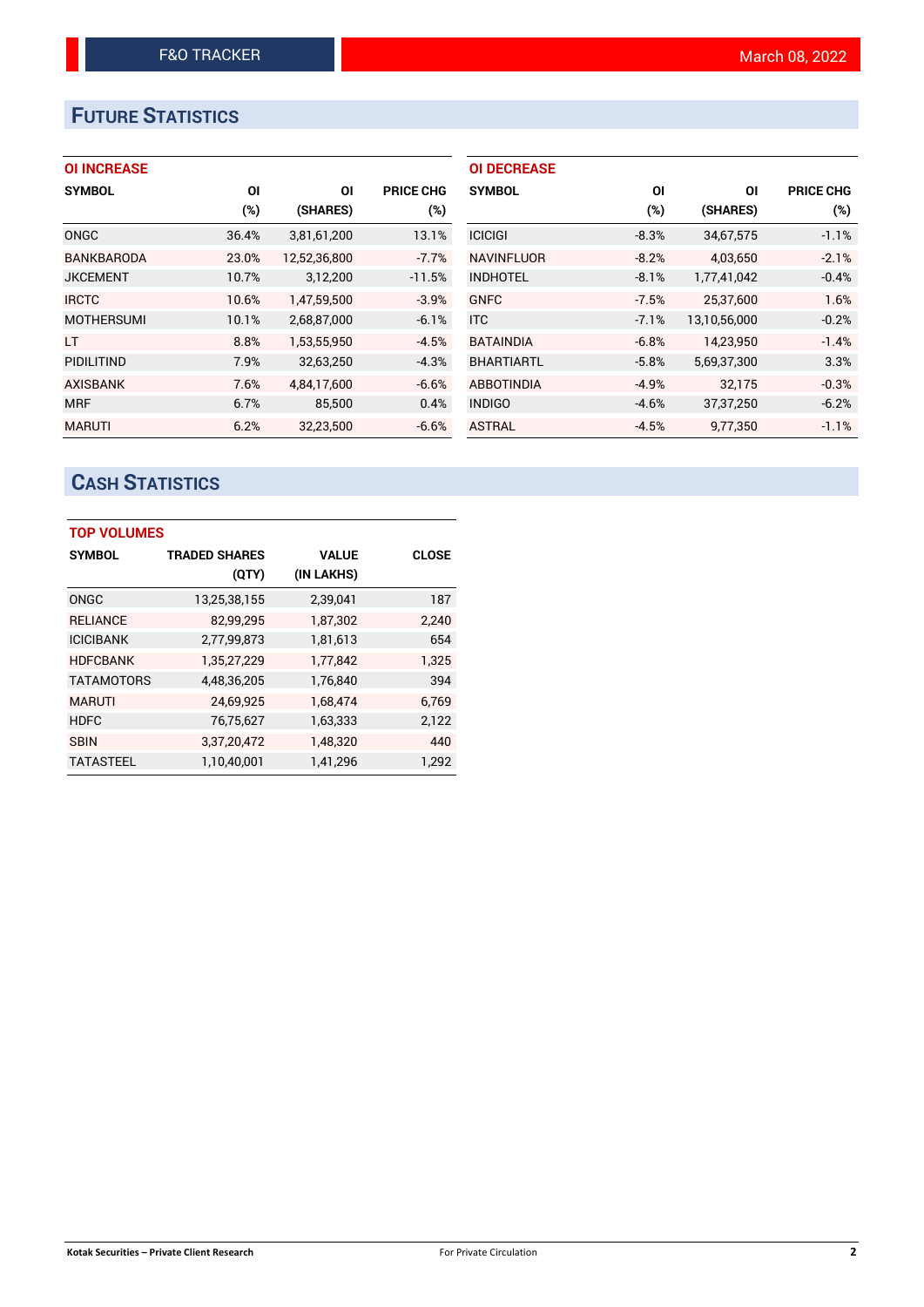# **OPTION STATISTICS**

## **SIGNIFICANT CALL OPEN INTEREST**

| <b>SYMBOL</b>     | STRK         | <b>OPTION</b> | <b>CLOSE</b> | <b>FUT</b>   | ΟI         |
|-------------------|--------------|---------------|--------------|--------------|------------|
|                   | <b>PRICE</b> | TYPE          | (RS)         | <b>CLOSE</b> | (SHARES)   |
| <b>NTPC</b>       | 135          | <b>CE</b>     | 1.3          | 129          | 230,10,900 |
| ONGC              | 170          | CF            | 16.5         | 183          | 120,89,000 |
| ONGC              | 200          | <b>CE</b>     | 4.5          | 183          | 108,95,500 |
| GAIL              | 160          | CE            | 6.2          | 158          | 90.40.200  |
| ONGC              | 190          | CE            | 6.9          | 183          | 66,45,100  |
| ONGC              | 180          | CE            | 10.6         | 183          | 63,06,300  |
| <b>TATAMOTORS</b> | 500          | CE            | 2.2          | 395          | 151,24,950 |
| ONGC              | 185          | CE            | 8.5          | 183          | 49,89,600  |
| <b>COALINDIA</b>  | 200          | CE            | 5.8          | 188          | 59,26,200  |
| <b>IOC</b>        | 120          | CE            | 2.3          | 112          | 68.25.000  |

### **SIGNIFICANT PUT OPEN INTEREST**

| <b>SYMBOL</b>     | <b>STRK</b><br><b>PRICE</b> | <b>OPTION</b><br>TYPE | <b>CLOSE</b><br>(RS) | <b>FUT</b><br><b>CLOSE</b> | ΟI<br>(SHARES) |
|-------------------|-----------------------------|-----------------------|----------------------|----------------------------|----------------|
| ONGC              | 170                         | PF                    | 4.2                  | 183                        | 42,42,700      |
| ONGC              | 150                         | PF                    | 1.2                  | 183                        | 41,27,200      |
| ONGC              | 160                         | PF                    | 2.2                  | 183                        | 40,42,500      |
| ONGC              | 165                         | PF                    | 3.1                  | 183                        | 27,79,700      |
| GAIL              | 150                         | PF                    | 3.7                  | 158                        | 21,10,600      |
| <b>COALINDIA</b>  | 180                         | PF                    | 6.4                  | 188                        | 25,53,600      |
| <b>HINDALCO</b>   | 550                         | <b>PE</b>             | 5.6                  | 618                        | 27,11,150      |
| <b>TATAMOTORS</b> | 400                         | <b>PE</b>             | 26.7                 | 395                        | 45,40,050      |
| <b>BANKBARODA</b> | 95                          | <b>PE</b>             | 6.6                  | 93                         | 60,25,500      |
| <b>HINDALCO</b>   | 500                         | <b>PE</b>             | 2.4                  | 618                        | 18,65,125      |

| SIGNIFICANT CALL OPEN INTEREST ADDITION |              |               |             |        |              |  |  |  |  |
|-----------------------------------------|--------------|---------------|-------------|--------|--------------|--|--|--|--|
| <b>SYMBOL</b>                           | <b>STRK</b>  | <b>OPTION</b> | <b>OPEN</b> | OI CHG | <b>CLOSE</b> |  |  |  |  |
|                                         | <b>PRICE</b> | <b>TYPE</b>   | <b>INT</b>  | (%)    | (Rs)         |  |  |  |  |
| <b>SBIN</b>                             | 435          | CE            | 1,47,000    | 9700%  | 23.7         |  |  |  |  |
| <b>SBIN</b>                             | 420          | <b>CE</b>     | 1,08,000    | 7100%  | 33.7         |  |  |  |  |
| <b>SBIN</b>                             | 430          | CE            | 3,10,500    | 6800%  | 26.6         |  |  |  |  |
| <b>BANKBARODA</b>                       | 96           | <b>CE</b>     | 7.25.400    | 6100%  | 4.4          |  |  |  |  |
| <b>IBULHSGFIN</b>                       | 135          | СE            | 1,92,200    | 6100%  | 11.4         |  |  |  |  |
| <b>MOTHERSUMI</b>                       | 130          | CE            | 3.88.500    | 5450%  | 7.2          |  |  |  |  |
| <b>AXISBANK</b>                         | 690          | СE            | 3,73,200    | 5083%  | 24.3         |  |  |  |  |
| M&M                                     | 700          | CE            | 2,36,600    | 4729%  | 29.7         |  |  |  |  |
| BANKBARODA                              | 98           | CE            | 4,68,000    | 3900%  | 3.7          |  |  |  |  |
| <b>BHEL</b>                             | 67           | CE            | 4.09.500    | 3800%  | 0.1          |  |  |  |  |

| SIGNIFICANT PUT OPEN INTEREST ADDITION |              |               |             |        |              |  |  |  |  |
|----------------------------------------|--------------|---------------|-------------|--------|--------------|--|--|--|--|
| <b>SYMBOL</b>                          | <b>STRK</b>  | <b>OPTION</b> | <b>OPEN</b> | OI CHG | <b>CLOSE</b> |  |  |  |  |
|                                        | <b>PRICE</b> | TYPE          | INT         | (%)    | (Rs)         |  |  |  |  |
| <b>AXISBANK</b>                        | 550          | <b>PE</b>     | 1,59,600    | 6550%  | 5.1          |  |  |  |  |
| ONGC                                   | 120          | <b>PE</b>     | 4.46.600    | 5700%  | 0.4          |  |  |  |  |
| <b>ICICIBANK</b>                       | 540          | <b>PE</b>     | 1,27,875    | 4550%  | 4.2          |  |  |  |  |
| <b>CANBK</b>                           | 150          | <b>PE</b>     | 1,56,600    | 2800%  | 1.1          |  |  |  |  |
| <b>MOTHERSUMI</b>                      | 100          | PE            | 3,85,000    | 2650%  | 1.2          |  |  |  |  |
| <b>INDHOTEL</b>                        | 150          | <b>PE</b>     | 1,00,550    | 2400%  | 1.4          |  |  |  |  |
| ONGC                                   | 175          | <b>PE</b>     | 16.70.900   | 2070%  | 5.9          |  |  |  |  |
| <b>FEDERALBNK</b>                      | 70           | <b>PE</b>     | 3,90,000    | 1850%  | 0.7          |  |  |  |  |
| <b>RECLTD</b>                          | 97           | <b>PE</b>     | 1,98,000    | 1550%  | 0.4          |  |  |  |  |
| ONGC                                   | 180          | <b>PE</b>     | 12,93,600   | 1427%  | 8.3          |  |  |  |  |

|                  | <b>CALL OPTION VOLUMES</b> |               |                  |              | <b>PUT OPTION VOLUMES</b> |              |               |                  |              |
|------------------|----------------------------|---------------|------------------|--------------|---------------------------|--------------|---------------|------------------|--------------|
| <b>SYMBOL</b>    | <b>STRK</b>                | <b>OPTION</b> | <b>CONTRACTS</b> | <b>CLOSE</b> | <b>SYMBOL</b>             | <b>STRK</b>  | <b>OPTION</b> | <b>CONTRACTS</b> | <b>CLOSE</b> |
|                  | <b>PRICE</b>               | <b>TYPE</b>   |                  | (Rs)         |                           | <b>PRICE</b> | <b>TYPE</b>   |                  | (Rs)         |
| <b>TATASTEEL</b> | 1,300                      | <b>CE</b>     | 25,472           | 57.3         | <b>RELIANCE</b>           | 2,200        | <b>PE</b>     | 11,718           | 62.6         |
| <b>RELIANCE</b>  | 2.400                      | <b>CE</b>     | 19,955           | 26.8         | <b>TATASTEEL</b>          | 1.200        | <b>PE</b>     | 7.654            | 25.1         |
| <b>INFY</b>      | 1,740                      | <b>CE</b>     | 16,775           | 54.3         | <b>RELIANCE</b>           | 2,000        | PE            | 6,734            | 17.1         |
| <b>RELIANCE</b>  | 2.300                      | <b>CE</b>     | 16.256           | 57.8         | <b>INFY</b>               | 1.700        | <b>PE</b>     | 6.412            | 38.5         |
| <b>TATASTEEL</b> | 1,400                      | <b>CE</b>     | 15,794           | 22.7         | <b>TATASTEEL</b>          | 1.260        | <b>PE</b>     | 5,989            | 44.6         |
| <b>ONGC</b>      | 200                        | <b>CE</b>     | 14.396           | 4.5          | <b>RELIANCE</b>           | 2.300        | <b>PE</b>     | 5.803            | 110.8        |
| <b>INFY</b>      | 1,800                      | <b>CE</b>     | 13,396           | 28.8         | <b>ITC</b>                | 220          | <b>PE</b>     | 5,667            | 3.6          |
| <b>INFY</b>      | 1.760                      | <b>CE</b>     | 12.914           | 44.3         | <b>HDFCBANK</b>           | 1,300        | <b>PE</b>     | 5.483            | 42.8         |
| <b>HINDALCO</b>  | 600                        | <b>CE</b>     | 12,167           | 36.3         | <b>RELIANCE</b>           | 2,100        | PE            | 5,468            | 33.0         |
| <b>RELIANCE</b>  | 2,500                      | <b>CE</b>     | 11,515           | 12.5         | <b>MARUTI</b>             | 6,000        | PE            | 5.208            | 113.5        |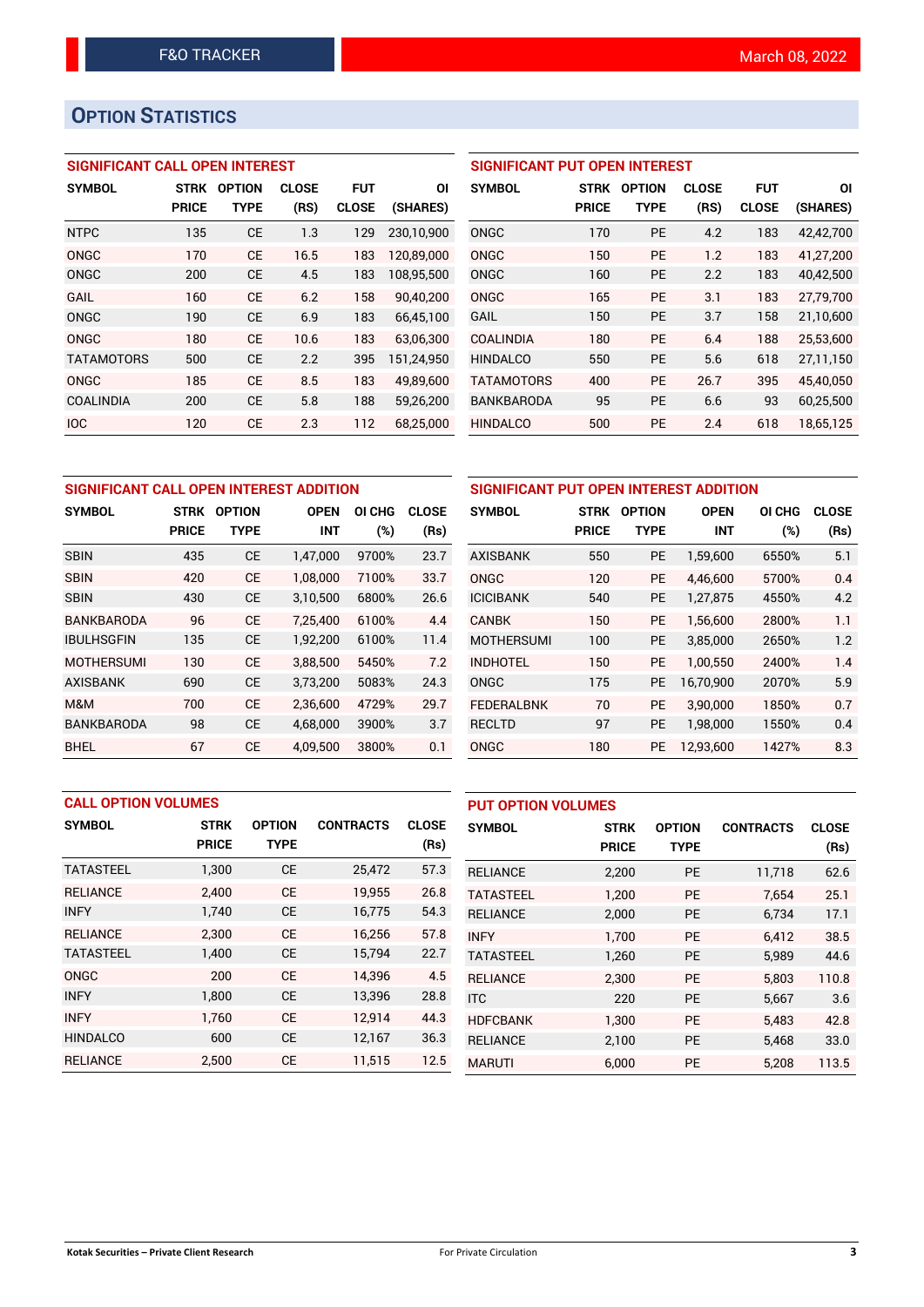#### **RATING SCALE (PRIVATE CLIENT GROUP)**

- **BUY**  Stock/Index looks strong from the expiry/near term perspective and is expected to gain on the basis of technical and/or derivative parameters. Time frame is minimum of current expiry and in certain cases extend to the next series depending on the stock behaviour. Strict stop loss needs to be adhered to for every buy/long recommendation given.
- **SELL** Stock/Index looks weak from the expiry/near term perspective and is expected to gain on the basis of technical and/or derivative parameters. Time frame is minimum of current expiry and in certain cases extend to the next series depending on the stock behaviour. Strict stop loss needs to be adhered to for every sell/short recommendation given.

#### **FUNDAMENTAL RESEARCH TEAM (PRIVATE CLIENT GROUP)**

**Shrikant Chouhan Arun Agarwal Amit Agarwal, CFA Hemali Dhame** shrikant.chouhan@kotak.com arun.agarwal@kotak.com agarwal.amit@kotak.com Hemali.Dhame@kotak.com +91 22 6218 5408 +91 22 6218 6443 +91 22 6218 6439 +91 22 6218 6433

jatin.damania@kotak.com +91 22 6218 6440 +91 22 6218 6432 +91 80801 97299 +91 22 6218 6427

**Sumit Pokharna** Pankaj Kumar<br>Oil and Gas, Information Tech Construction, C sumit.pokharna@kotak.com pankajr.kumar@kotak.com +91 22 6218 6438 +91 22 6218 6434

**Jatin Damania Purvi Shah Rini Mehta K. Kathirvelu**

Construction, Capital Goods & Midcaps

Transportation, Paints, FMCG

Metals & Mining, Midcap Pharmaceuticals Pharmaceuticals Research Associate Support Executive<br>
iatin.damania@kotak.com purvi.shah@kotak.com rini.mehta@kotak.com k.kathirvelu@kotak.com

### **TECHNICAL RESEARCH TEAM (PRIVATE CLIENT GROUP)**

**Shrikant Chouhan Amol Athawale Sayed Haider** [shrikant.chouhan@kotak.com](mailto:shrikant.chouhan@kotak.com) [amol.athawale@kotak.com](mailto:amol.athawale@kotak.com) Research Associate +91 22 6218 5408 +91 20 6620 3350 [sayed.haider@kotak.com](mailto:sayed.haider@kotak.com)

+91 22 62185498

#### **DERIVATIVES RESEARCH TEAM (PRIVATE CLIENT GROUP)**

+91 79 6607 2231 +91 22 6218 5497 +91 33 6615 6273

**Sahaj Agrawal Prashanth Lalu Prasenjit Biswas, CMT, CFTe** [prasenjit.biswas@kotak.com](mailto:prasenjit.biswas@kotak.com)